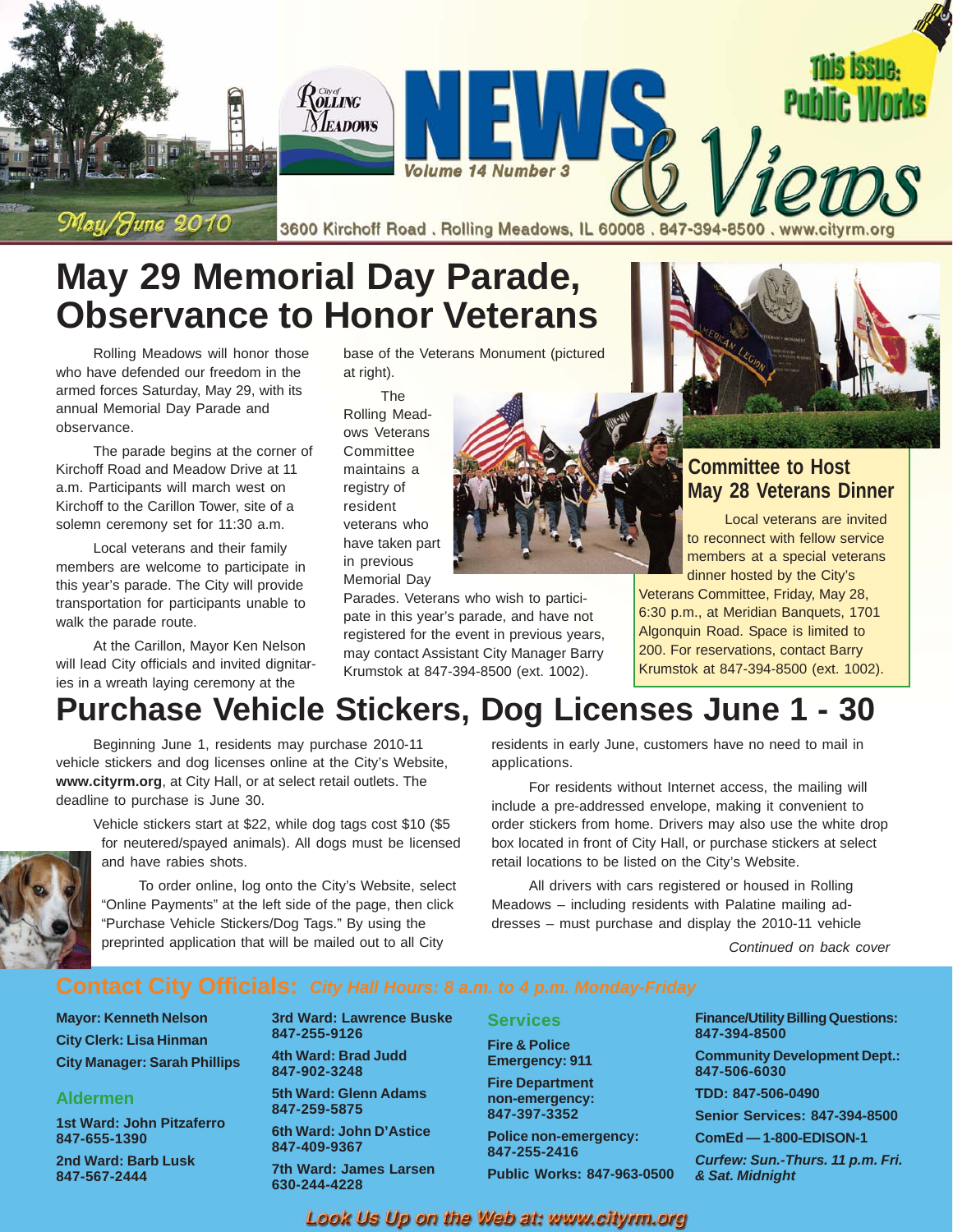# **Public Works Academy Spotlights Residents' Interest, Staff Pride**

Following the "graduation" of residents who attended the Department's 2010 Citizens Training Academy, Assistant Director Bob Hartnett found himself wondering who enjoyed the experience more: the residents who attended or the Department employees who presented the five-week program.

"Since we established the Academy in 2008, our experience has been that the residents have a very strong interest in the services Public Works provides. They ask great questions and have an obvious thirst for learning more about Department operations," Hartnett says.

"It's no secret that Department staff members take great pride in what we do," he continues. "What is so exciting to

watch is how that pride really comes through in the way they discuss their jobs, demonstrate equipment and take the time to answer residents' questions."

That pride was evident during the April 1 session devoted to Underground Utilities, which ran well past its scheduled 8:30 p.m. conclusion.

Following a series of presentations and equipment demonstrations, residents continued to mingle with Department employees and ask questions. When asked how long the employees planned to stay, Hartnett replied, "They love doing this. They'll be here until every resident goes home."



evening informational presentations and two "field courses" allowed registrants to

> participate in hands-on training activities and educational sessions, tour City facilities, and observe crews in action.

**Residents** received a detailed

*Public Works Department employee Kevin Casey describes sanitary sewer maintenance techniques during the April 1 session devoted to Underground Utilities.*

**PUBLIC WORKS** 

*Academy participants learned about the Public Works Department's water quality and monitoring operations during the April 8 Water Division session. Residents also learned how to perform basic home plumbing maintenance.*

review of all Public Works Divisions during the 2010 Academy:

- Underground Utilities;
- Water;
- **O** Inspection Services;
- Facilities:
- Street Maintenance:
- Fleet Services.

Academy graduates were honored during a brief ceremony at City Council's April 27 meeting.

Public Works plans to continue the Citizens Training Academy in 2011. Information on the program will be available later this year on the City's Website, **www.cityrm.org**, and in upcoming issues of *News & Views*.

## **Academy Attracts National Attention With Magazine Article, Boston Conference Invite**

Public Works' Citizens Training Academy has attracted widespread interest among municipal professionals across the country. A feature article on the Academy appears in the March 2010 issue of the American Public Works Association's official magazine, *APWA Reporter*, and Department officials have been invited to present the program at the 2010 APWA International Public Works Congress and Exposition in August.

 The four-page magazine article was the result of growing "buzz" in public works circles generated by the Academy since its establishment in 2008. *Reporter* editors contacted Assistant Public Works Director Bob Hartnett and asked if he would be interested in developing an article for possible publication.

"The article was written for communities that may be thinking about launching similar programs," Hartnett explains. "It offered background into why the Academy was launched, how the program benefits residents and employees, and plans for the future."

To read the article online, visit **www.apwa.net/Publications/ Reporter/Reporteronline**, and click on the "March 2010" link.

At the annual APWA Congress in Boston, MA, Hartnett and Public Works Director Fred Vogt plan to present an Academy overview designed to help public works professionals see how these types of programs generate residential interest and support.

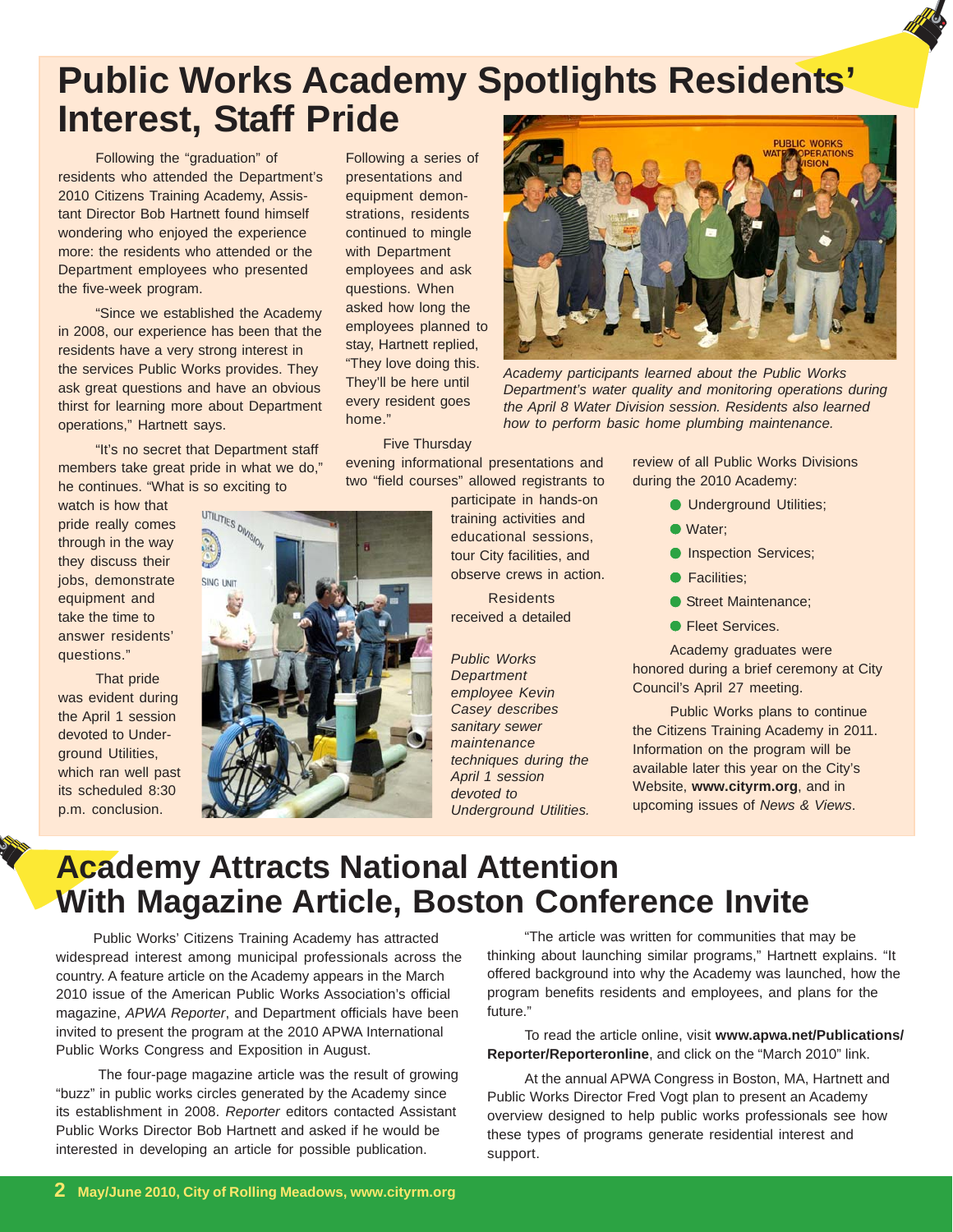### **Frontage Road Improvements To be Completed This Summer**



BY FRED VOGT, DIRECTOR OF PUBLIC

WORIR atching and repaving of East and West **Across town, we continue negotiations with the Illinois** Frontage Roads, running between Kirchoff and Algonquin Roads, is proceeding on schedule and should be completed in July.

Funded by federal stimulus money, the \$2.6 million project will replace roughly 25% of

existing pavement, overlay new asphalt, pave existing gravel shoulders, and make drainage improvements. It also includes sidewalk, fence and guardrail repairs, where needed.

Frontage Roads have long been an integral part of the City's infrastructure improvement plans. This 100% federally funded project is making needed improvements to two important roadways that are 45 years old. East and West Frontage Roads divert traffic from nearby residential streets, offer alternative routes from the downtown area to the southern end of the City, and serve as access roads to many neighborhoods in the vicinity of Route 53.

Phase 1 of the project focuses on West Frontage Road. Phase 2 moves to the east side of Route 53, where traffic will be limited to northbound local traffic only until project completion.

# **Curbside Brush Pickup Begins May 10**

The City's annual brush pickup and chipper service begins May 10. The program provides free curbside pickup of brush and branches up to six inches in diameter once per year.

Public Works will conduct pickups in Sections 1 and 2 in May. Sections 3 and 4 will be served in June. A map showing the chipper sections is available on the City's Website, **www.cityrm.org**.

**Section 1** (*south of Euclid, west of Wilke, north of Kirchoff and east of Salt Creek*):

- Set out: Monday, May 3-Friday, May 7
- Pickup: Monday, May 10-Friday, May 14

**Section 2** (*south of Kirchoff, west of New Wilke, and east of Salt Creek*):

- Set out: Monday, May 17-Friday, May 21
- Pickup: Monday, May 24-Friday, May 28 **Section 3** (*the area west of Route 53*):
- Set out: Monday, June 7-Friday, June 11
- Pickup: Monday, June 14-Friday, June 18



● Meadow Drive (Kirchoff Road to Grouse Lane); ● Pheasant Drive (Martin Lane to Grouse Lane); ● **Vermont Street (Kirchoff Road to Euclid Avenue);**

● **Intersection of Kirchoff and Hicks Roads.**

● George Street (Meadow Drive to Dove Street);

**Plans call for the resurfacing of seven residential side streets and one intersection as part of this year's Streets Program. Streets to be repaired in 2010 are:**

Department of Transportation and adjacent property owners to clear the way for a long-awaited project to rebuild part of New Wilke Road and its intersection with Golf Road. Our hope is to get the details ironed out and accept bids on the project in June.

**Streets Program to Resurface Seven Roads, One Intersection**

> ● **Colleen Court;** ● **Jody Court;** ● **Deepwood Lane;**

**Section 4** (*the*

● Pickup: Monday, June 28-Friday, July 2

For 2010, Public Works will introduce modified chipper routes designed to enhance collection efficiencies. This means roughly 790 homes that were in Sections 3 and 4 are now in a different chipper section.

Public Works will send notices to affected homeowners to inform them that their sections have been changed, and remind them of their new set out and pickup dates.

For more information, visit **www.cityrm.org/PublicWorks/ default.htm** or call 847-963-0500.

### **City Launches Disposal Program For Old Medications, Needles**

Rolling Meadows has partnered with the Solid Waste Agency of Northern Cook County (SWANCC) to help residents properly dispose of old medications and needles known as "sharps."

Through the City's Prescription Drug and Sharps Disposal Program, residents may bring expired/unused prescription and over-the-counter medications to the Public Works facility, 3900 Berdnick Street, for proper disposal.

"Flushing medications down the toilet or pouring them down the drain can contaminate the water supply because wastewater treatment systems are not designed to treat

pharmaceutical waste," Assistant Public Works Director Bob Hartnett explains. "This disposal program protects the environment while preventing unintended use of old or expired medicine."

 The program also protects residents and refuse workers from being injured by used needles by allowing customers who administer home injections to pick up a free sharps container. Once full, residents may exchange containers for new ones.

 Residents may drop off medications or sharps containers Monday – Friday, 9 a.m. – 3 p.m. For more information, call Public Works at 847-963-0500.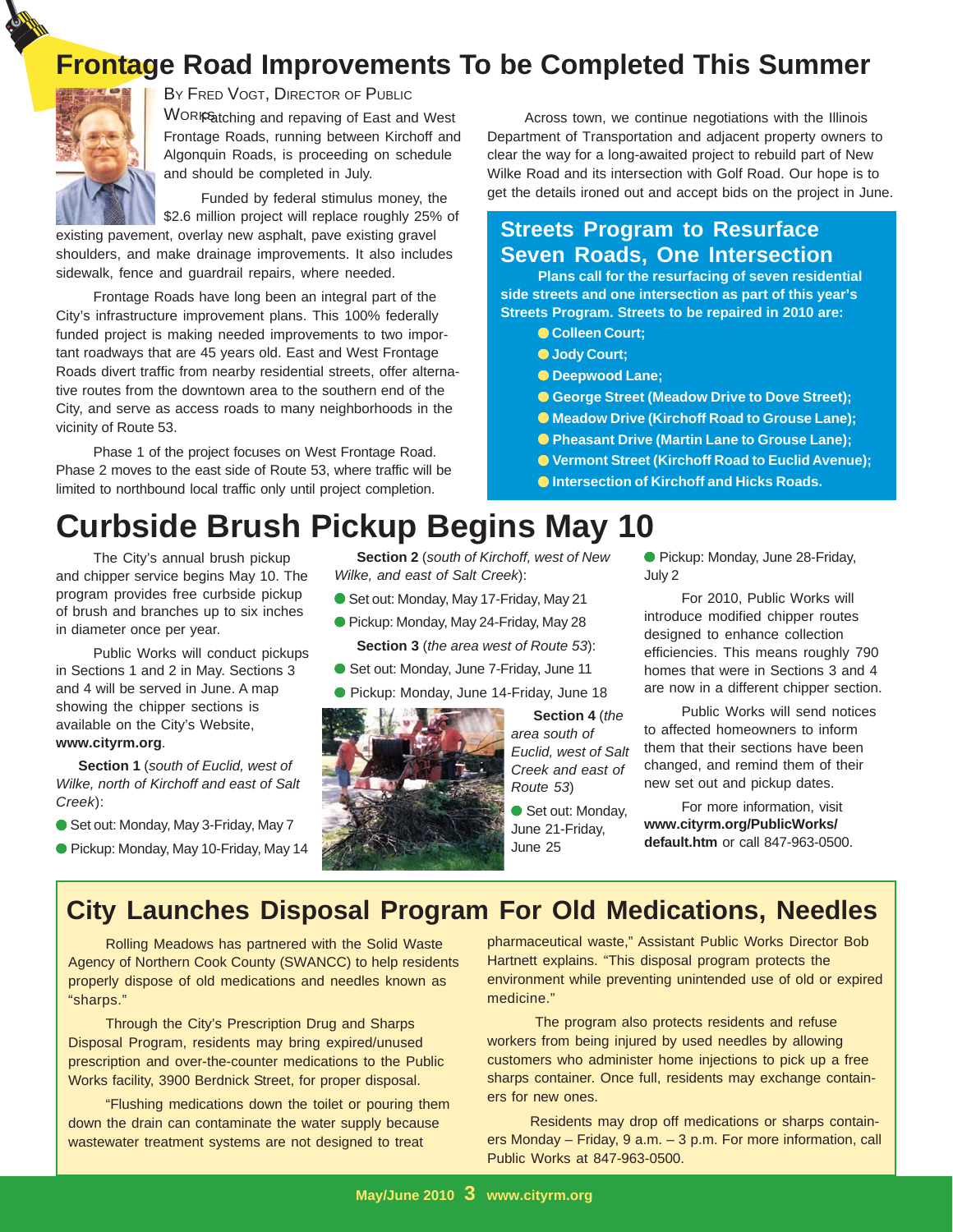| $\overline{2}$<br>9 Mothers Day                                               | $\overline{\mathbf{3}}$<br>10                                                      | $4$ Plan<br>Commission.<br>7:30 p.m.,<br>at City Hall<br>11<br><b>City Council</b>                                                                    | <b>May 2010</b><br>5<br><b>Zoning Board of</b><br>Appeals, 7 p.m.,<br><b>City Hall</b><br><b>Brush setout week section 1</b> | 6                                                                                                | $\overline{\mathbf{z}}$                                                    | $\bf{8}$                                                                                                                                       |
|-------------------------------------------------------------------------------|------------------------------------------------------------------------------------|-------------------------------------------------------------------------------------------------------------------------------------------------------|------------------------------------------------------------------------------------------------------------------------------|--------------------------------------------------------------------------------------------------|----------------------------------------------------------------------------|------------------------------------------------------------------------------------------------------------------------------------------------|
|                                                                               |                                                                                    |                                                                                                                                                       |                                                                                                                              |                                                                                                  |                                                                            |                                                                                                                                                |
|                                                                               |                                                                                    |                                                                                                                                                       |                                                                                                                              |                                                                                                  |                                                                            |                                                                                                                                                |
|                                                                               |                                                                                    | Meeting, 7:30<br>p.m., City Hall                                                                                                                      | 12                                                                                                                           | 13<br>Adjudication<br>Hearing, 1 p.m.,<br><b>City Hall</b>                                       | 14                                                                         | 15 $G$ arden Club<br><b>Plant Sale, Historical</b><br>Society Bake Sale,<br><b>Golden Years</b><br><b>Council Pancake</b><br><b>Breakfast.</b> |
|                                                                               |                                                                                    |                                                                                                                                                       | <b>Brush collection week section 1</b>                                                                                       |                                                                                                  |                                                                            |                                                                                                                                                |
| 16<br><b>National Public Works</b><br><b>Week, May 16-22</b>                  | 17                                                                                 | 18 City Council<br><b>Committee of the</b><br>Whole, 7:30 p.m.,<br><b>City Hall</b>                                                                   | 19                                                                                                                           | 20 Adjudication<br><b>Hearing (Red</b><br>Light), 2 p.m., City<br>Hall<br><b>Water bills due</b> | 21                                                                         | 22 Community<br><b>Day at Arlington</b><br><b>Park</b>                                                                                         |
|                                                                               |                                                                                    |                                                                                                                                                       | <b>Brush setout week section 2</b>                                                                                           |                                                                                                  |                                                                            |                                                                                                                                                |
| 23Spring Fling<br>Craft Fair, 11<br>a.m.-3 p.m.,<br>Indigo Hotel,<br>Palatine | 24                                                                                 | 25<br><b>City Council</b><br>Meeting, 7:30<br>p.m., City Hall                                                                                         | 26                                                                                                                           | 27                                                                                               | 28 Veterans<br><b>Dinner, 6:30</b><br>p.m., at Meridian<br><b>Banquets</b> | 29 Mermorial<br><b>Day Parade and</b><br>Observance,<br>11 a.m.                                                                                |
|                                                                               | 31 Memorial                                                                        |                                                                                                                                                       | <b>Brush collection week section 2</b>                                                                                       |                                                                                                  |                                                                            |                                                                                                                                                |
| 30                                                                            | Day, City Hall,<br>Public Works<br>closed. Refuse<br>Collection<br>delayed one day | <b>Sprinkling ban begins May 15</b><br>To conserve water throughout the<br>community, lawn sprinkling is prohibited<br>between noon and 6 p.m. daily. |                                                                                                                              |                                                                                                  |                                                                            |                                                                                                                                                |
|                                                                               |                                                                                    |                                                                                                                                                       | <b>June 2010</b>                                                                                                             |                                                                                                  |                                                                            |                                                                                                                                                |
|                                                                               |                                                                                    | Vehicle stickers,<br>dog licenses on<br>sale<br><b>Plan Commis-</b><br>sion, 7:30 p.m.,<br>at City Hall                                               | $\mathbf{2}$<br><b>Zoning Board of</b><br>Appeals, 7 p.m.,<br><b>City Hall</b>                                               | 3                                                                                                | 4                                                                          | 5                                                                                                                                              |
| 6 D-Day                                                                       | 7                                                                                  | 8                                                                                                                                                     | 9                                                                                                                            | 10                                                                                               | 11                                                                         | 12                                                                                                                                             |
|                                                                               |                                                                                    | <b>City Council</b><br>Meeting, 7:30<br>p.m., City Hall                                                                                               |                                                                                                                              | Adjudication<br>Hearing, 1 p.m.,<br><b>City Hall</b>                                             |                                                                            |                                                                                                                                                |
|                                                                               |                                                                                    |                                                                                                                                                       | <b>Brush setout week section 3</b>                                                                                           |                                                                                                  |                                                                            |                                                                                                                                                |
| 13                                                                            | 14 Flag Day                                                                        | 15<br><b>City Council</b><br><b>Committee of the</b><br>Whole, 7:30 p.m.,<br><b>City Hall</b>                                                         | 16                                                                                                                           | 17<br><b>Adjudication</b><br>(Red Light),<br>2 p.m., City Hall                                   | 18                                                                         | 19                                                                                                                                             |
|                                                                               |                                                                                    |                                                                                                                                                       | <b>Brush collection week section 3</b>                                                                                       |                                                                                                  |                                                                            |                                                                                                                                                |
| 20 Fathers Day                                                                | 21 First Day of<br><b>Summer</b><br><b>Water bills due</b>                         | 22<br><b>City Council</b><br>Meeting, 7:30<br>p.m., City Hall                                                                                         | 23                                                                                                                           | 24                                                                                               | 25                                                                         | 26                                                                                                                                             |
|                                                                               |                                                                                    |                                                                                                                                                       | <b>Brush setout week section 4</b>                                                                                           |                                                                                                  |                                                                            |                                                                                                                                                |
| 27 <sub>Garden</sub> Walk.<br>noon-4 p.m.                                     | 28                                                                                 | 29                                                                                                                                                    | 30 Deadline to<br>purchase and<br>display vehicle<br>stickers, dog<br>licenses<br><b>Brush collection week section 4</b>     |                                                                                                  |                                                                            |                                                                                                                                                |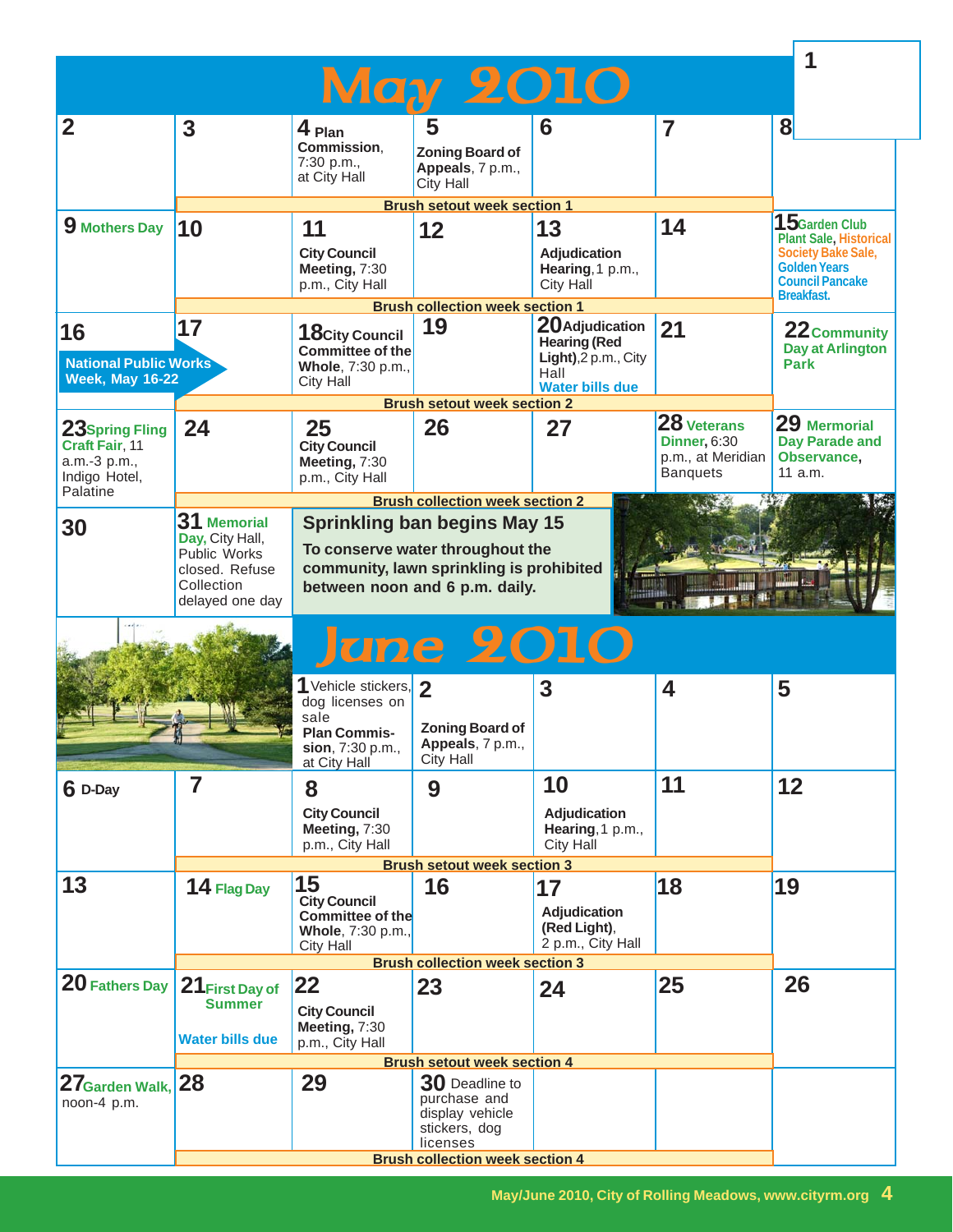## **Retiring Supervisor Bob Nixon's Commitment To Customer Service Will Leave Lasting Impression**

Underground Utilities Superintendent Bob Nixon's commitment to customer service will continue to define the division he's led for 28 years long after he retires on May 28.

"Underground Utilities may be the most 'customerfocused' division in

Public Works, due to their frequent interaction with residents who experience water and sewer service problems, flooding or other utility issues," Public Works Director Fred Vogt explains. "We have received a great many compliments from residents about the professionalism and courtesy of Underground Utilities employees. I see those comments as a testament to Bob's leadership."

Nixon's retirement caps a 38-year career with the Public Works Department spent almost entirely with the Utilities Division, which he joined in May 1972. He worked in the Water Division during the

*Underground Utilities Superintendent Bob Nixon discusses utility repair procedures during the 2010 Citizens Training Academy. Nixon, a 38-year Public Works Department veteran, will retire May 28.*



late 1970s – where he played a key role in administering the City's water meter replacement programs – before being promoted to Utilities Supervisor in 1982.

During his tenure as Utilities Superintendent, Nixon developed the scheduling system for inspecting and flushing sewer lines, which helped prevent backups that once occurred with regular frequency. He was instrumental in implementing a Citywide program to replace old fire hydrants with newer models that required far less maintenance and, therefore, saved taxpayers money.

Nixon has also been an advocate of "trenchless technologies" that are used to repair underground utility lines without requiring excavation.

"Bob has always been good at finding solutions that improve service, increase efficiencies and reduce operational costs," Assistant Public Works Director Bob Hartnett says. "His management approach is best defined as 'systematic.' He gets his employees on the same page, then works with them to solve problems as a team."

Nixon implements a cross-training regimen for all Underground Utilities Division employees, who know roles and responsibilities of each team member. Vogt calls Nixon "a very effective team-builder with a reputation for getting people to work together in common purpose."

Rolling Meadows residents have been the beneficiaries of that effort for 38 years.

#### **Free Program Offers Residents 20% Off Prescription Medications**

City residents will be able to save up to 20% on their prescription medications through a complimentary program developed by the National League of Cities (NLC).

NLC's Prescription Discount Card Program offers residents of all NLC member communities – including Rolling

Meadows – the opportunity to reduce the retail price of prescription medications. NLC has provided City officials with registration and marketing materials to launch the program, which begins May 8.

Residents may receive their prescription discount cards at City Hall, 3600 Kirchoff Road; Rolling Meadows Library, 3110 Martin Lane; Rolling Meadows Park District, 3000 Central Road; and Rolling Meadows Senior Center, 3705 Pheasant Lane.

Customers may also request a card by calling 888-620-1749, or visiting **www.caremark.com/nlc**. For more information, contact Joyce DeLeon at 847-394-8500.

#### **Over 20% of Residents Enjoy Convenience Of City's Automatic Utility Bill Payment System**

More than 20% of Rolling Meadows' residents have enrolled in the City's automatic utility bill payment program, which offers a secure, convenient way to pay utility bills with a credit card or through direct debit from a bank account.

> Customers may register for the program by clicking the "Online Forms" icon found on the left side of the City's homepage at **www.cityrm.org,** then downloading the "Direct Debit for Utility Bills" form. Residents may also pick up registration forms at City Hall.

Once registered, residents' monthly bills will be charged automatically to their respective credit cards or bank accounts on the 20th of each month.

For more information, contact the Finance Department at 847-394-8500.

#### **No Refuse Bag Delivery to Residents; Purchase Bags at Local Stores**

Public Works reminds residents that the Department no longer distributes refuse bags to residential households. The program was eliminated last year to reduce costs.

Paper refuse and yard waste bags are available for purchase at local stores.